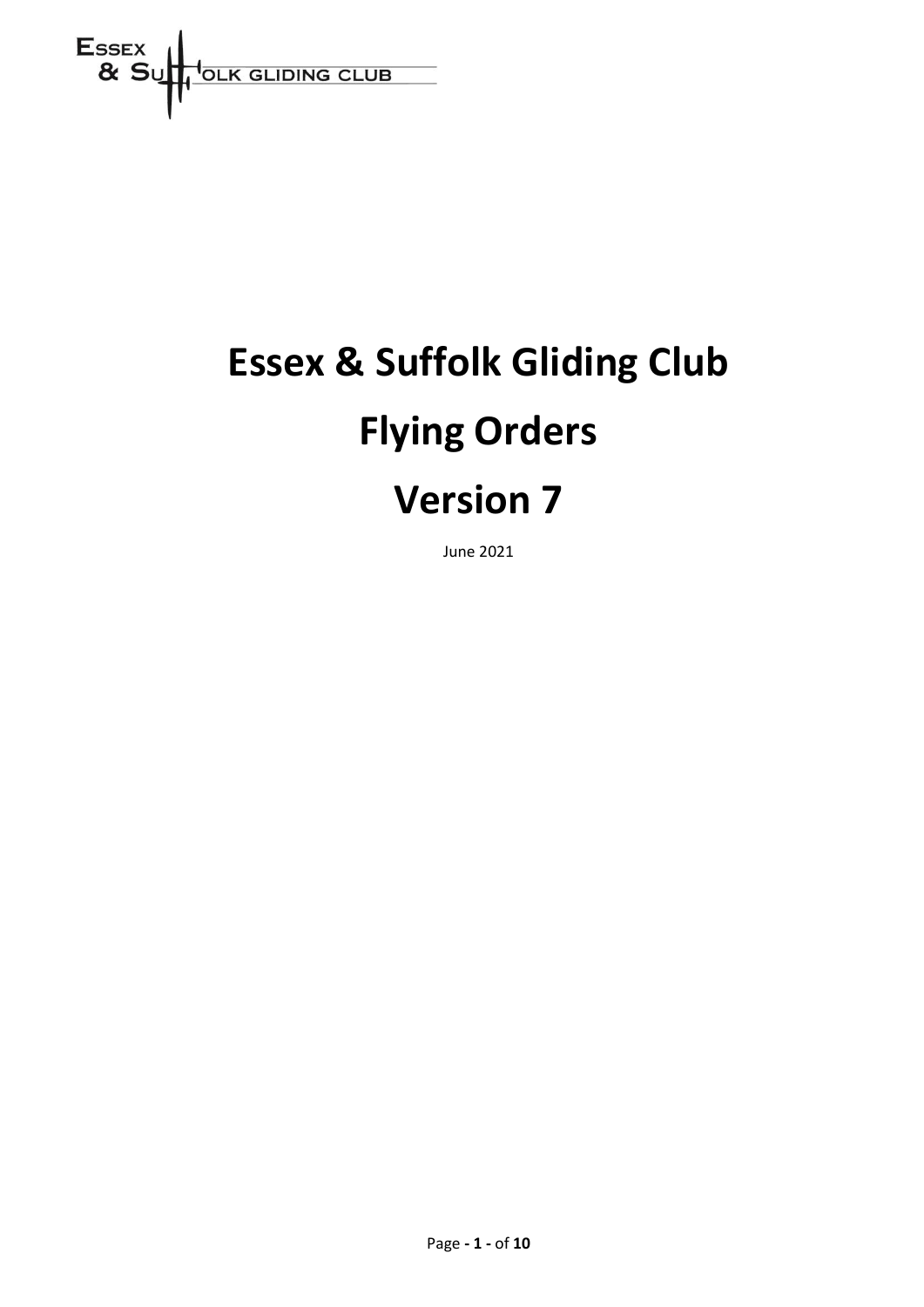# Essex<br>& Su I<sub>OLK GLIDING CLUB</sub>

# **Table of Contents**

| $\mathbf{1}$   |                                                                                                                                                                                                                                                                                                                                                                |  |
|----------------|----------------------------------------------------------------------------------------------------------------------------------------------------------------------------------------------------------------------------------------------------------------------------------------------------------------------------------------------------------------|--|
| 2              |                                                                                                                                                                                                                                                                                                                                                                |  |
| 3              |                                                                                                                                                                                                                                                                                                                                                                |  |
| 4              |                                                                                                                                                                                                                                                                                                                                                                |  |
| 5              |                                                                                                                                                                                                                                                                                                                                                                |  |
| 6              |                                                                                                                                                                                                                                                                                                                                                                |  |
| $\overline{7}$ |                                                                                                                                                                                                                                                                                                                                                                |  |
|                |                                                                                                                                                                                                                                                                                                                                                                |  |
| 8              |                                                                                                                                                                                                                                                                                                                                                                |  |
| 9              |                                                                                                                                                                                                                                                                                                                                                                |  |
| 10             |                                                                                                                                                                                                                                                                                                                                                                |  |
| 11             |                                                                                                                                                                                                                                                                                                                                                                |  |
|                |                                                                                                                                                                                                                                                                                                                                                                |  |
| 12             |                                                                                                                                                                                                                                                                                                                                                                |  |
| 13             |                                                                                                                                                                                                                                                                                                                                                                |  |
| 14             |                                                                                                                                                                                                                                                                                                                                                                |  |
| 15             |                                                                                                                                                                                                                                                                                                                                                                |  |
| 16             |                                                                                                                                                                                                                                                                                                                                                                |  |
|                |                                                                                                                                                                                                                                                                                                                                                                |  |
|                |                                                                                                                                                                                                                                                                                                                                                                |  |
|                | - 8 - قطع المستشر المستشر المستشر المستشر المستشر المستشر المستشر المستشر المستشر المستشر المستشر المستخدم المستخدم المستخدم المستخدم المستخدم المستخدم المستخدم المستخدم المستخدم المستخدم المستخدم المستخدم المستخدم المستخد                                                                                                                                 |  |
|                |                                                                                                                                                                                                                                                                                                                                                                |  |
| 19             |                                                                                                                                                                                                                                                                                                                                                                |  |
| 20             |                                                                                                                                                                                                                                                                                                                                                                |  |
| 21             |                                                                                                                                                                                                                                                                                                                                                                |  |
| 22             |                                                                                                                                                                                                                                                                                                                                                                |  |
| 23             |                                                                                                                                                                                                                                                                                                                                                                |  |
| 24             |                                                                                                                                                                                                                                                                                                                                                                |  |
| 25             |                                                                                                                                                                                                                                                                                                                                                                |  |
|                | - 9 - مستني بين المستني المستني المستني المستني المستني المستني المستني المستني المستني المستني المستني المستني المستني المستني المستني المستني المستني المستني المستني المستني المستني المستني المستني المستني المستني المستن<br>- 10 - سيستني بين سيستني بين سيستني بين سيستني بين سيستني بين سيستني بين سيستني بين سيستني بين المستني و MOTOR-GLIDER PILOTS |  |
|                |                                                                                                                                                                                                                                                                                                                                                                |  |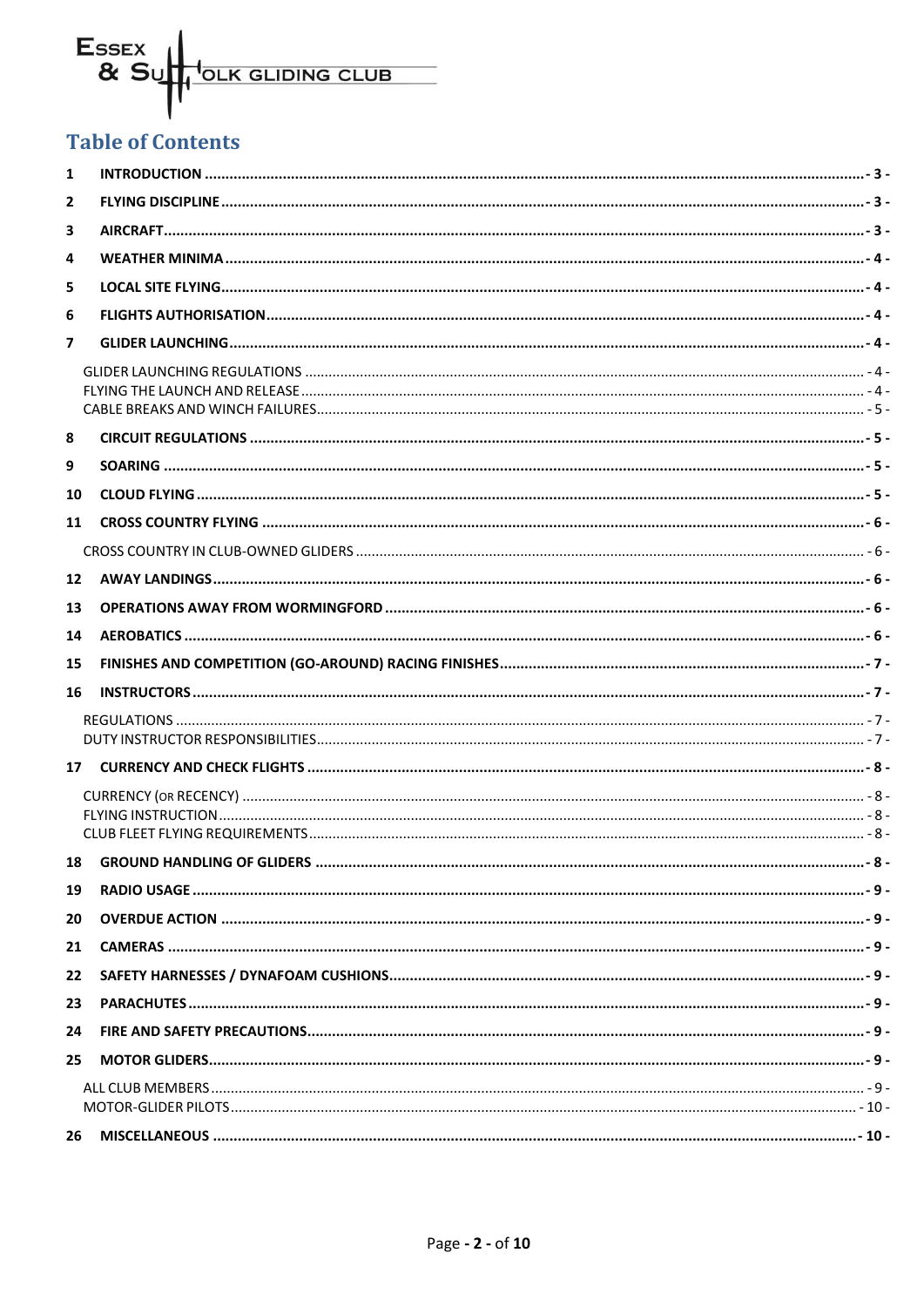#### <span id="page-2-0"></span>**1 INTRODUCTION**

These Flying Orders supplement, but do not override the latest BGA 'Laws & Rules' (https://members.gliding.co.uk/laws-rules/), and should be read in conjunction with them.

- 1. Gliding at Wormingford is always to be undertaken at the discretion of the Chief Flying Instructor. All Essex & Suffolk Gliding Club (E&SGC) flying activities are to be conducted in accordance with the British Gliding Association (BGA) Operational Regulations.
- 2. All pilots flying at E&SGC must make themselves familiar with the contents of the latest BGA 'Laws & Rules'.
- 3. Members are to observe any Flying Orders posted on the E&SGC notice board by the CFI, or given verbally by the CFI, a Deputy CFI (DCFI) or the Duty Instructor.
- 4. Members are individually responsible for ensuring that they obey laws, rules, orders and recommendations, and must not expect the E&SGC, its officers or instructors, to remind or check the member's compliance.

### <span id="page-2-1"></span>**2 FLYING DISCIPLINE**

- 1. The CFI shall have full authority over flying of all aircraft at Wormingford. The E&SGC Duty Instructors, in the absence of the CFI, or DCFI shall be in charge of flying.
- 2. Members wishing to fly on any occasion may only do so with the authority of the Duty Instructors. Orders given by the Duty Instructor should be complied with promptly.
- 3. Each member is to keep an accurate, up to date record of their flights in a logbook, which should always be available for any instructor to examine on demand.
- 4. Any member infringing flying orders will be liable to suspension from flying activities by the CFI, DCFI or Duty Instructors.
- 5. Before flying solo, a member must make available to the E&SGC, a valid medical certificate (or an alternative as defined by BGA regulations) indicating their fitness for gliding, a copy of which is to be held by the E&SGC.
- 6. All members are expected to join in the day-to-day tasks of running the airfield such as maintenance of equipment in use, helping to handle gliders, signalling, acting as log keeper or Duty Launch Marshal as requested by the Duty Instructors and in accordance with the appropriate orders and regulations.
- 7. Smoking is prohibited in the clubhouse, hangar and workshop or near to E&SGC club aircraft or launch equipment.
- 8. Absolutely no alcohol is to be consumed during a flying day. Any alcohol consumed prior to flying automatically renders that pilot unfit to fly. Consuming alcohol "the night before" may also render a pilot unfit to fly; this is certainly true if the effects are still evident.
- 9. Every pre-silver or non-licensed pilot MUST get a briefing from the Duty Instructor before flying solo.
- <span id="page-2-2"></span>10. Obtaining a briefing from an instructor does not absolve any pilot from their responsibilities as "Pilot In Command".

#### **3 AIRCRAFT**

- 1. Approval of the CFI or DCFI must first be sought when bringing a new glider on site, or when changing syndicate members or gliders.
- 2. No club aircraft may be taken out of the hangar, rigged or de-rigged except as approved by the CFI, DCFI, Duty Instructor or Technical officer.
- 3. Any aircraft that has been rigged must be signed off by the person completing the DI and a second independent inspection of controls and pins must be made, and also signed in the DI book.
- 4. Prior to their first flight on any one day, all aircraft are to be inspected and signed for in the aircraft daily inspection book by an approved person. Approved persons should have their logbooks signed as such. Aircraft are not to be flown unless in a serviceable condition and with a current CofA and A.R.C. (or equivalent where regulations permit).
- 5. Prior to the first take-off of the day, the cable release is to be tested under tension, back release and free fall for each aircraft.
- 6. No alteration or repair is to be undertaken on any E&SGC aircraft except on the instruction of the Technical Officer, Duty Instructor, DCFI or CFI. Where necessary engineering advice is to be obtained.
- 7. Before flying a type of glider for the first time, pilots must receive a briefing from an Instructor familiar with that type.
- 8. It is the responsibility of the pilot of any glider, before flight, to acquaint themself with the operation of its controls and flight characteristics, and to comply with any limitations or restrictions imposed on that glider.
- 9. The pilot is responsible for ensuring that the glider is flown within its permissible centre of gravity range and that any extra ballast used is properly secured during flight and removed after flight.
- 10. The pilot is responsible for a club aircraft from the time he takes charge of it until the next pilot takes over or until the aircraft is returned to the hangar safely or to the launch point to the satisfaction of the Duty Instructor.
- 11. It is the responsibility of the pilot returning club aircraft to the hangar to switch off all electric instruments, put the battery on charge and remove ancillary items such as the parachute or loggers and return them to their storage. The pilot is also to remove, by washing with water, any accumulated insects and dirt from all leading edges.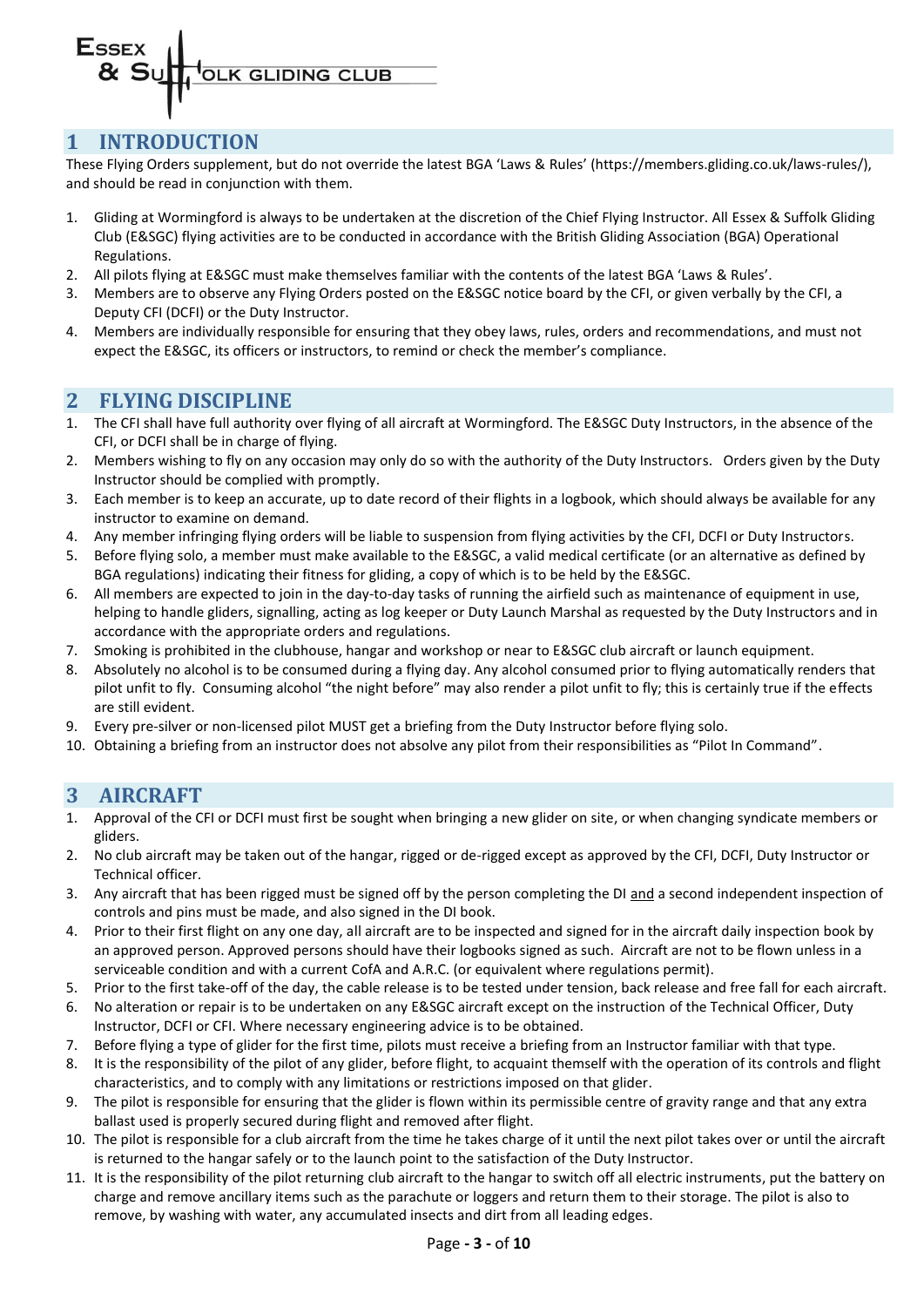

#### <span id="page-3-0"></span>**4 WEATHER MINIMA**

- 1. The following weather minima are to be observed when launching gliders flown by experienced pilots:
	- 1.1. Cloud Base: 1,000 ft above airfield level. Where special circumstances exist, the Duty Instructor may authorise flying with a lower cloud base.
	- 1.2. Wind Strength: Normal limits 25 knots. Where special circumstances exist the Duty Instructor may authorise flying in higher winds, providing adequate ground handling facilities exist. Launching gliders with any apparent tailwind element is strictly prohibited.
	- 1.3. Visibility minimum: 1 nm (2Km) for normal circuit flying, 2 nm (4Km) for aero tow or soaring.
	- 1.4. Precipitation: Gliders are not to be launched in rain because of the risks due to increased stalling speeds and also misting of the canopy.
	- 1.5. Separation from Cloud: Gliders must remain well clear of cloud when launched.
- <span id="page-3-1"></span>2. Duty Instructors are to use their own judgement to adjust these minima for less experienced pilots.

#### **5 LOCAL SITE FLYING**

- 1. The airfield daily flying log is to be maintained, normally at the launch point, for all flights either winch or self-launched.
- 2. The most senior rated person on site must assume the responsibility of the site ensuring safe operation and the safe return of all gliders.
- 3. Non-instruction dual flying may take place when P1 is first established and is either a Basic Instructor, an Introductory Flight Pilot or is Passenger rated. If not so qualified, the handling pilot for launch or landing may not occupy the rear seat.
- 4. Flying may be conducted in the absence of an instructor by self-briefing pilots (Licensed or Silver or above) when no instruction is required. On these occasions, type-conversion flights and winch-driver training are not permitted.

## <span id="page-3-2"></span>**6 FLIGHTS AUTHORISATION**

- 1. When operating with a Duty Instructor: Every flight by an E&SGC glider or other gliders launched by the E&SGC is to be authorised by the Duty Instructor.
- <span id="page-3-3"></span>2. Authorisation for flights will normally be conveyed verbally.

# **7 GLIDER LAUNCHING**

#### <span id="page-3-4"></span>**GLIDER LAUNCHING REGULATIONS**

- 1. Pilots should satisfy themselves that their aircraft is fit to fly prior to flight.
- 2. Pre-flight Vital Actions are to be conducted immediately before each launch as stipulated by the BGA in "Laws and Rules". In addition, before getting in, "A.B.C.D." checks are advised.
- 3. The approved BGA launching procedure will be followed.
- 4. The pilot is to ensure the correct weak link is used prior to attaching the launch cable. The cable is to be attached to the glider only on instruction of the pilot and only when the pilot is fully prepared for the launch.
- 5. No glider, or motor glider, may commence a launch run from behind the launch point in use.
- 6. Slack cable is not to be permitted behind the leading edge of the wing of the glider being launched or behind the foremost part of the launch point. The cable is to be placed ahead of the glider in such a way that no person or object can be caught up by it when the slack is taken up.
- 7. If at any time it is observed or suspected that the glider has over-run its cable and that there is a danger that the cable or parachute may entangle with the skid, wheel, or other part of the glider, the launching is to be stopped IMMEDIATELY by any person suspecting that over-run.
- 8. When self-launching aircraft are operating, the winch cable runs must be positioned so as not to endanger departing aircraft. Every motor glider or Tug pilot must obtain a comprehensive briefing on the winching operations and ensure that their ground run and landing do not cross winch cables.
- 9. Any winch driver may decline to launch any glider or pilot if they believe an unsafe condition exists.

#### <span id="page-3-5"></span>**FLYING THE LAUNCH AND RELEASE**

- 1. No launch is to be continued into cloud, however any glider inadvertently entering cloud must release immediately with the cable under tension, to give maximum separation between glider and winch cable/parachute assembly.
- 2. The cable release should be held throughout the launch so that immediate action is possible if a problem occurs. This means that no other controls, ventilation or instrumentation should be adjusted with that hand for the duration of the launch.
- 3. The release control is to be used to ensure a definite release. Should the cable fail to release, or should the parachute foul the aircraft, the recommended recovery is to circle tightly around the winch until the landing can be carried out.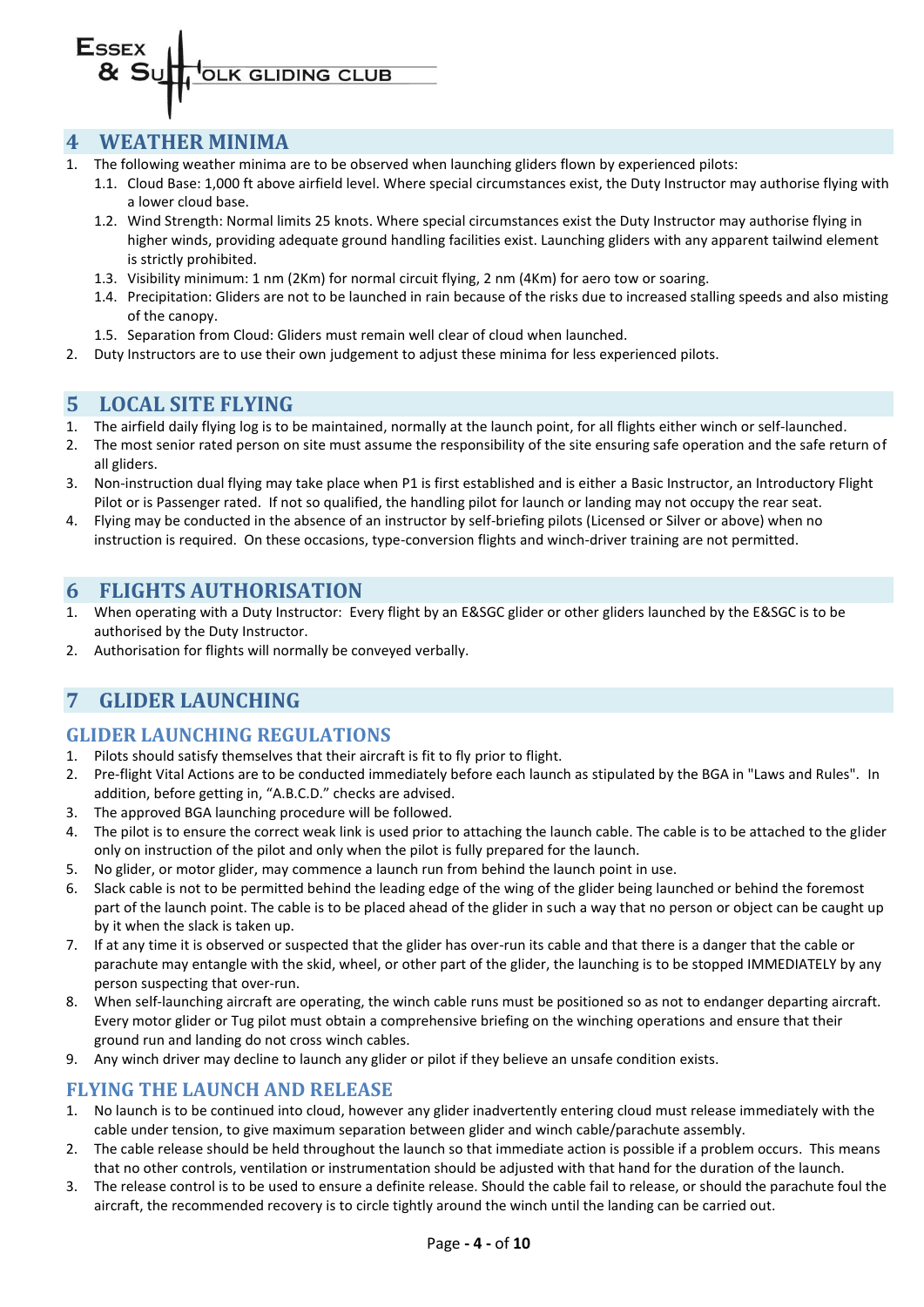- 4. After release, the glider must be flown away from the top of the launch position, turning as appropriate and flying well clear of the runway before commencing the next stage of the flight.
- 5. When a glider over-runs its launching cable there is a danger that the cable or parachute may become entangled with the skid, wheel or other parts of the aircraft. If the pilot of a glider suspects that this has happened, he/she is immediately to release the cable.
- 6. If a wing drops during the ground run, the pilot should release immediately the situation develops and before it touches the ground.
- 7. Witnesses to a wing tip touching the ground must inform the Duty Instructor as soon as possible afterwards.
- 8. Launches must not be continued above 3,000ft AGL.

#### <span id="page-4-0"></span>**CABLE BREAKS AND WINCH FAILURES**

- 1. If at any stage of the launch the speed decays below or fails to achieve a safe minimum airspeed or a cable break occurs, the appropriate actions are to be taken immediately. The minimum launch speed is typically 1.5 Vs. The minimum recommended launch speeds for the club "wooden gliders" is 50 Knots and for the club "fibreglass gliders" it is 55 Knots; but in all cases refer to the glider Flight Manual which may specify a higher minimum speed.
- 2. During a cable break or winch failure, after recovering speed, pilots should land ahead whenever possible. If this action is not achievable, make an abbreviated circuit into any areas of the airfield or adjoining farm land where a safe landing can be made.

### <span id="page-4-1"></span>**8 CIRCUIT REGULATIONS**

- 1. Attempts at thermal soaring by novices below 700 feet are prohibited. Silver C or licensed pilots however may circle lower if they are not interfering with the circuit pattern of other gliders.
- 2. Pre-circuit vital actions must be performed to configure the glider for landing.
- 3. Target Approach Speeds should be modified to suit the conditions. For appropriate speeds consult the flight manual for that glider, but typical minimum approach speeds for "wooden gliders" is 50 Knots with zero head wind component; 55 knots with a moderate head wind and 60 to 65 knots in stronger winds. Typical minimum approach speeds for "fibreglass gliders" are 5 knots higher, although the Perkoz requires speeds approximately 10 knots higher. If it is determined that even higher landing speeds are required then the gliders should be returned to the hangar!
- 4. The final turn to land must be completed by 300 feet above ground level and a straight-in approach made.
- 5. The approach path should not be over any obstruction on the airfield unless there is no other safe alternative, in which case the pilot should maintain a vertical separation of at least 50 feet.
- 6. If persons (or vehicles or horses) are observed crossing the approach then a separation of more than 100 feet should be achieved, even if this requires landing in an area that temporarily obstructs launching.
- 7. When possible, the approach path should be chosen so that the approach and landing run maintain several "wing spans" of horizontal separation from any aircraft, vehicle, fixed object or person.
- 8. If more than one glider is in the circuit at the same time, then the leading glider should attempt to leave as much of the landing area clear as possible. If landing on '09' this may mean landing at the Eastern end of the runway unless there is clear communication and agreement of another plan by the pilots involved.
- 9. The landing run must not be towards any obstruction on the airfield and must be planned so that use of wheel brakes or skids is unnecessary during the ground run.
- 10. Gliders are not normally to be taxied once they have landed but are to be slowed in a straight line after touch down.
- 11. Landings should not normally be made where they would prevent launching from taking place, except where good airmanship dictates otherwise.

#### <span id="page-4-2"></span>**9 SOARING**

- 1. Mid-air collisions are a significant hazard in gliding. Pilots must keep a sharp lookout at all times.
- 2. All pilots must know and conform to the BGA soaring protocol when sharing thermals.
- 3. If not self-authorising; no pilot may fly out of the gliding range of the airfield unless they hold a Bronze "C" with cross-country endorsement or higher qualification and have been authorised for that cross-country flight by the Duty Instructor.
- 4. An Altitude of 4,500ft QNH defines the base of controlled airspace above Wormingford. However all pilots shall not climb above 4,000ft indicated when the altimeter is set at zero (QFE) before take-off. Similarly when flying to the West of the airfield where the base is at Altitude 3,500ft, climbs must stop at 3,000ft QFE indicated. Immediately to the East of the airfield climbs should stop at 5000ft QFE, elsewhere refer to the current aeronautical chart.

### <span id="page-4-3"></span>**10 CLOUD FLYING**

1. No pilot is to fly in cloud unless they hold the BGA Cloud Flying Endorsement.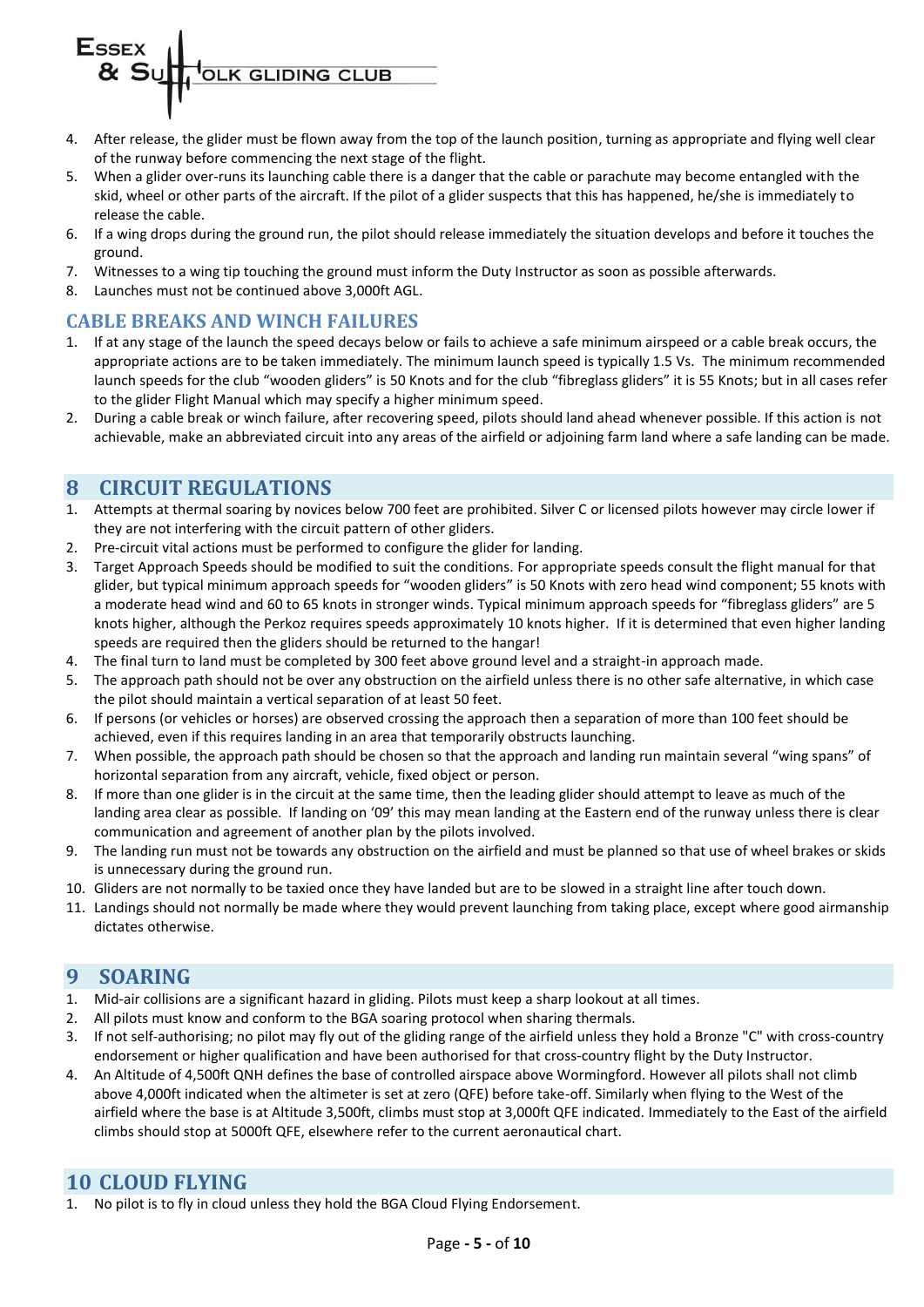### <span id="page-5-0"></span>**11 CROSS COUNTRY FLYING**

- 1. It is the pilot's responsibility to acquaint themselves with any official notices, such as "NOTAMS", and meteorological data that may be relevant to their flight. They are also responsible for ensuring that their flight is legal and safe, and complies with all current BGA regulations.
- 2. At the start of the season, before going cross-country, pilots of retractable motor gliders/turbos, must (where manufacturers allow) complete two landings at Wormingford, with the engine extended but not running.
- 3. Where possible, radios are to be carried in all gliders attempting cross-country flights.

# <span id="page-5-1"></span>**CROSS COUNTRY IN CLUB-OWNED GLIDERS**

- 4. Cross country flights are only to be authorised by the CFI, DCFI or Duty Instructor. Before the flight, the pilot is to state their intended destination, be properly briefed and possess the correct up-to-date air maps.
- 5. The safety of the glider is the pilot's responsibility until it is returned to the site.
- 6. The condition of the trailer must be verified as legally road worthy and capable of completing a retrieve from the furthest turn point on task.
- 7. Prior to launching, the pilot must arrange a "retrieve crew" to recover the glider in the event of an out-landing.
- 8. It is the responsibility of the pilot to rig and clean the aircraft after a cross-country flight ending in an out-landing and retrieval by trailer.
- 9. Before taking a glider cross-country the pilot
	- 9.1. Must have at least 5 hours on that type and
	- 9.2. Must have demonstrated good approach control and landing in type.
- 10. Two seat gliders may only be flown cross-country when P1 has completed a BGA Assistant-rated instructor (or EASA FI) course.

# <span id="page-5-2"></span>**12 AWAY LANDINGS**

- 1. After landing, the pilot is not to leave the aircraft until it is properly guarded and secured against damage by weather, animals and the public. Detachable valuable items such as GPS and logger should be removed and looked after personally. The pilot should telephone base with the following particulars:
	- 1.1. Exact location, including distance and direction from nearest obvious town, and/or GPS derived coordinates.
	- 1.2. Meeting place for retrieve crew with telephone number if possible.
	- 1.3. Whether or not the glider is damaged.
- 2. If the cross-country is to count towards a certificate or award, two responsible persons, or an official observer, are to witness the landing certificate.

### <span id="page-5-3"></span>**13 OPERATIONS AWAY FROM WORMINGFORD**

- 1. When operating away from Wormingford with club aircraft, the pilot is to ensure that all ANOs affecting each flight and all aspects of flight planning, weather information, NOTAMS, royal flights, controlled airspace and suitability of the airfield are considered and are complied with.
- <span id="page-5-4"></span>2. The pilot is responsible for arranging the safe return of the aircraft to Wormingford.

### **14 AEROBATICS**

- 1. Instructors may only instruct aerobatics after appropriate training.
- 2. Aerobatics will only be flown by those who have an endorsement in their logbook for that year. Endorsements can be signed with annual checks.
- 3. Aerobatics must not be performed in rough air.
- 4. Under no circumstances are prolonged inverted manoeuvres to be performed without prior instruction and clearance from a BGA rated Aerobatics Instructor.
- 5. Manoeuvres involving significant negative 'g' (for example inverted flight or slow rolls) must be completed above 1500 feet.
- 6. Aerobatics, except for spinning instruction, must be completed by 1000 feet.
- 7. Local aerobatics may only be authorised by the CFI, DCFI, or the Duty Instructor.
- 8. Pilots flying aerobatics must have a good knowledge of the flight envelope of the glider they are flying; a reasonable understanding of how the limits are defined and the implications of exceeding them.
- 9. Pilots should never exceed limits defined in the flight manual and should aim to keep aerobatic loads to between the limits of +3g and -2g, even when the aircraft flight manual states a wider range.
- 10. All pilots must log aerobatic time separately and inform the technical officer of these times in club-owned aircraft when requested, in order for the aircraft log to be completed correctly.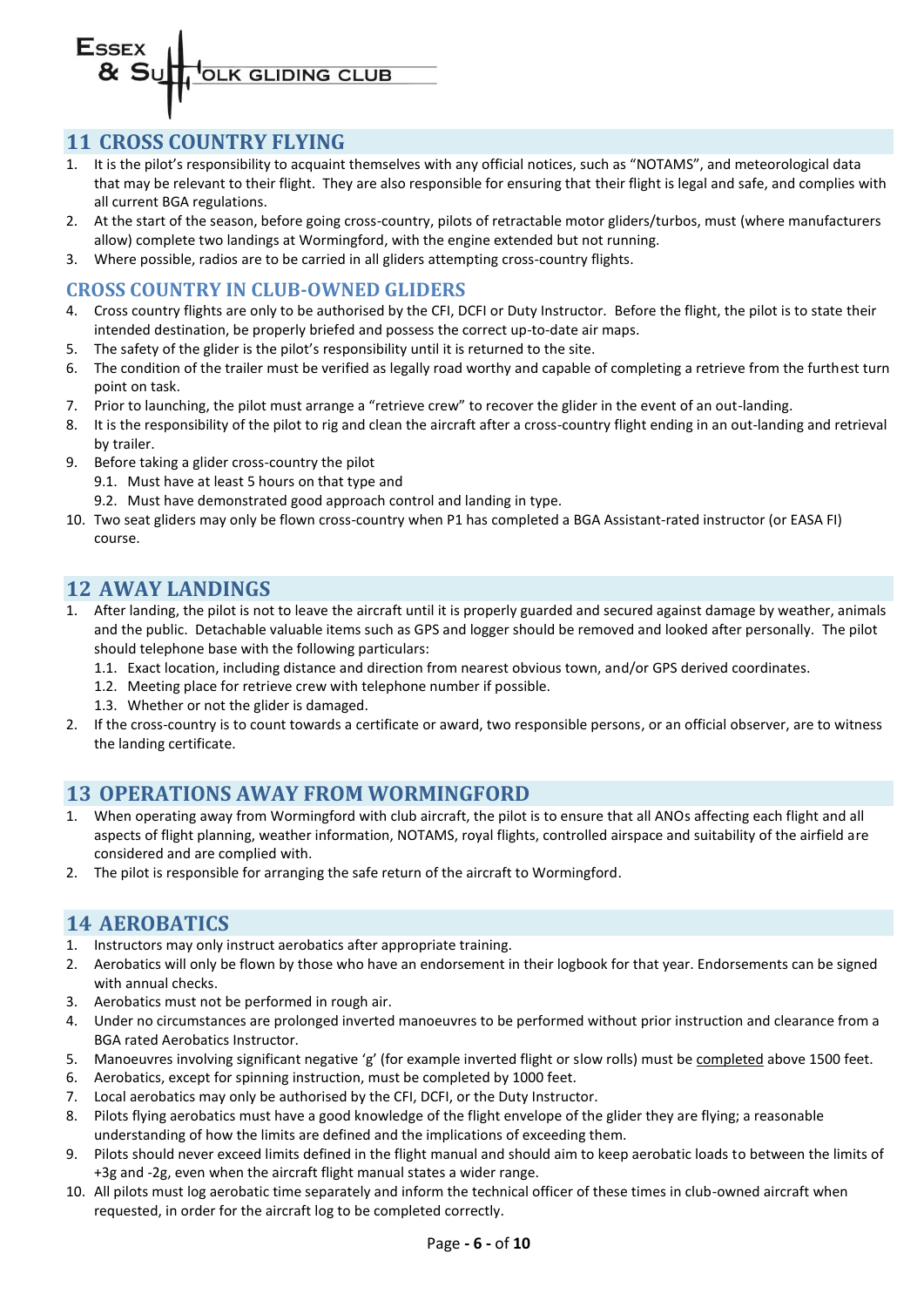# **Essex** OLK GLIDING CLUB

# <span id="page-6-0"></span>**15 FINISHES AND COMPETITION (GO-AROUND) RACING FINISHES**

- 1. Racing finishes and practice racing finishes may only be flown by pilots with at least a Bronze Cross Country qualification who have an appropriate endorsement in their logbook. This "one off" endorsement can be obtained by way of check flights and approval by the CFI, DCFI or a Full Rated Instructor. Currency is maintained automatically by those Pilots flying regular cross country tasks and competitions. It is the Pilot's responsibility to re-validate the endorsement if they, or any Instructor, consider this currency has lapsed.
- 2. Regardless of the position of any finish line, glider approaches towards the airfield should follow a descending flight profile (other than to go-around where necessary). Whenever possible, the landing area should remain in the pilots sight at all times. The approach should be flown no lower than 100 feet AGL at any point, before or after the finish, except when on final approach to land and in a manner that cannot endanger persons (seen or unseen), vehicles or structures.
- 3. A go-around may only be performed if the kinetic energy in the glider can be readily converted to an increase in height allowing the pilot to fly a safe abbreviated circuit resulting in a final turn in excess of 300 feet AGL. A straight in approach to land should always be carried out if there is any doubt regarding the ability to fly a safe go-around.
- 4. No finish shall cross the full extent of the cables on the ground between the launch point and winch, unless clear radio confirmation has been received by the pilot that no launching will take place. Notwithstanding this, Wormingford Ground Station does not have the authority to clear a pilot to cross the runway, so any confirmation that launching will not occur is to be taken as advisory only, the manoeuvre being undertaken at the sole discretion of the pilot.
- 5. To avoid conflict with unseen traffic in the final stages of the circuit, it is strongly recommended that any runway crossings are behind the winch, followed by a reasonably normal circuit.
- 6. Whenever possible, the Pilots intention to finish a task should be relayed to Wormingford by way of radio call(s) giving the estimated time(s) of arrival – ideally these calls should be made at 10 minutes (or 5 minutes) and 1 minute out.
- 7. Practice racing finishes must follow the above rules and may only be authorised by the CFI or DCFI or Duty Instructor(s). Immediately prior to the practice, confirmation of the manoeuvre should be relayed via a radio call and the Pilot must be certain that the circuit is clear and that no launching is about to take place.
- 8. In all cases it is the Pilot's responsibility to ensure that the manoeuvre is flown safely by conducting a complete and thorough look out throughout the exercise.
- 9. Pilots should ensure that they comply with the requirements of CAP393 ANO Rules of the Air Section 2 Article 5 (low flying rule) and Section 1 Article 74 (reckless or negligent endangerment of any person or property).
- 10. Passenger carriers may not perform racing finishes with passengers.
- 11. Only members of E&SGC may be passengers during a racing finish.
- 12. Only one racing finish may be performed within the same manoeuvre.
- 13. In certain circumstances, during a controlled competition environment for example, the CFI or DCFI may temporarily relax or change some of the above rules.

# <span id="page-6-1"></span>**16 INSTRUCTORS**

#### <span id="page-6-2"></span>**REGULATIONS**

- 1. Instruction in basic aerobatics is only to be given by instructors approved by the CFI or DCFI. Instruction in advanced aerobatics is only to be given by a BGA approved aerobatic instructor.
- 2. Air tests on aircraft are only to be undertaken by pilots approved by the CFI.

#### <span id="page-6-3"></span>**DUTY INSTRUCTOR RESPONSIBILITIES**

- 1. The Duty Instructor will complete a Daily Briefing Sheet before flying, and ensure that:
	- 1.1. The site for launching is carefully selected with respect to wind direction and other relevant conditions.
	- 1.2. All flights are properly authorised and recorded on the log sheets.
	- 1.3. No member is allowed to fly solo unless they meet the required medical standards. Failing satisfactory evidence of this, the member is to fly dual only.
	- 1.4. Student and qualified pilots are correctly briefed for all flights and that they are fully paid up members who have read and understood Flying Orders.
	- 1.5. The highest possible standards of flying and air discipline are maintained.
	- 1.6. Pilots must not be sent on their first solo if the winch driver is under training.
	- 1.7. In the case of an accident, the detailed BGA guidelines must be followed. Further guidance is provided in the E&SGC "Accident and Incident Procedures Manual"
- 2. At the end of flying, the duty instructor is to ensure that:
	- 2.1. All club gliding equipment is cleared from the airfield and that E&SGC property is stowed in the hangar or returned to the clubroom.
	- 2.2. Parachutes and batteries are removed from all aircraft and stored in their appropriate places or recharged as necessary.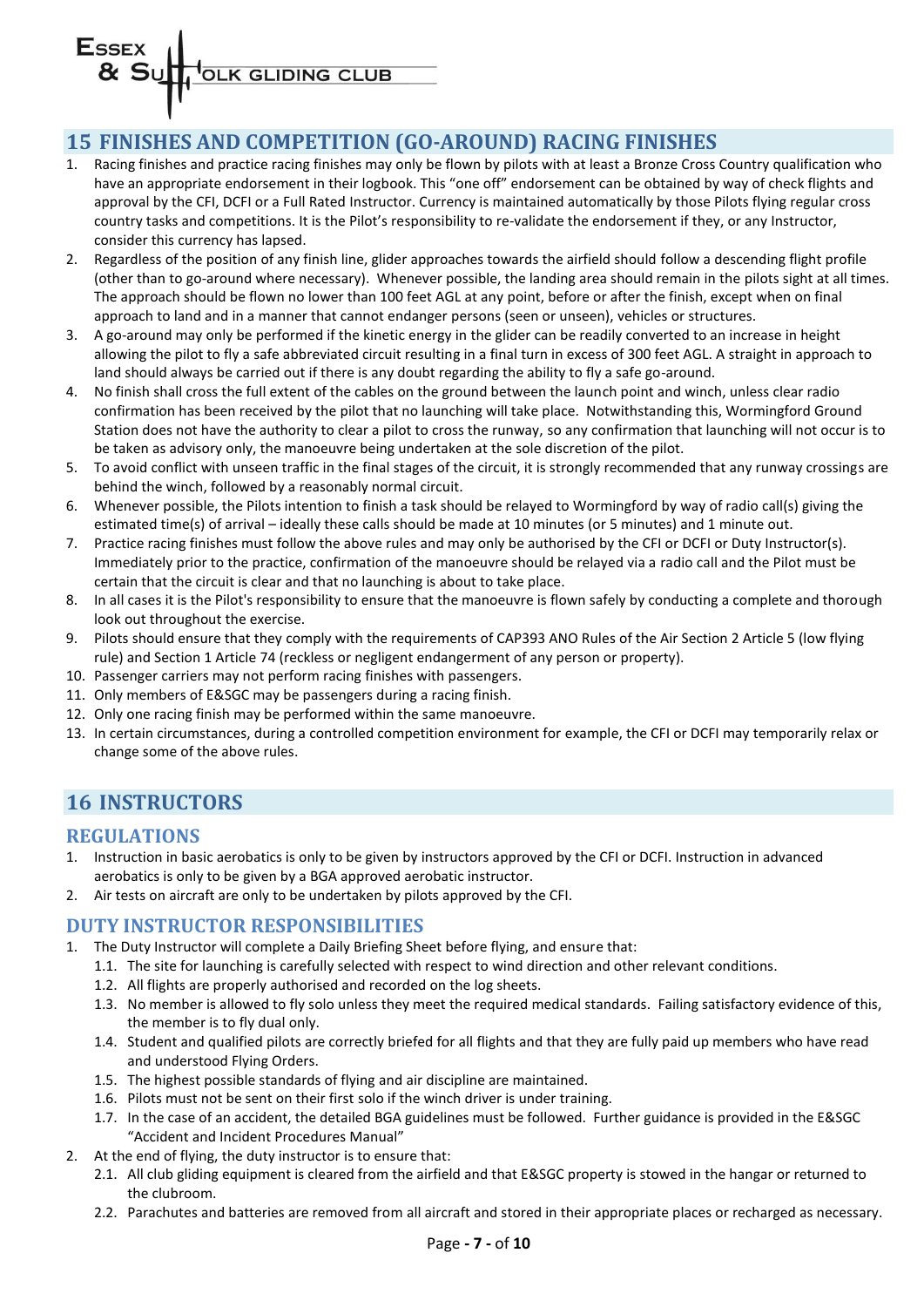

- 2.3. Any covers are fitted when available after the gliders are washed if necessary.
- 2.4. The flying log is properly compiled and saved.
- 2.5. The entire site is secured.

# <span id="page-7-0"></span>**17 CURRENCY and CHECK FLIGHTS**

#### <span id="page-7-1"></span>**CURRENCY (or RECENCY)**

- 1. Non-current pilots must notify the duty instructor and seek a currency checkflight.
- 2. Currency lapses for:
	- 2.1. A solo pilot when they have not flown for 2 weeks.
	- 2.2. A Bronze pilot when they have not flown for 3 weeks.
	- 2.3. A passenger carrier, Silver or License holder when they have not flown for 4 weeks
	- 2.4. A Basic Instructor or IFP when they have not flown for 4 weeks.
	- 2.5. An Instructor when they have not flown for 6 weeks.

#### <span id="page-7-2"></span>**FLYING INSTRUCTION**

- 1. To ensure safety and maintain standards, all pilots will have annual check flights. Solo pilots are recommended to have a dual check each day until they have flown a minimum of 12 solos and thereafter as required. Pilots are to maintain a record card and an up-to-date logbook, which they will present to their Instructor before flying.
- 2. Pilots are only to be converted to fly a different type of glider with an Instructor's approval. 2.1. Once type conversion has successfully been achieved a logbook entry must be made by the checking instructor.

#### <span id="page-7-3"></span>**CLUB FLEET FLYING REQUIREMENTS**

- 1. Pilots must meet currency requirements (see "CURRENCY (or RECENCY)" section above)
- 2. Solo pilots:
	- 2.1. May fly the K13 or Perkoz when approved by the duty instructor.
	- 2.2. After several solo flights, a type briefing and approval of the duty instructor: May fly the "wooden" gliders (currently the SF27 and K6).
	- 2.3. After type conversion check rides to the appropriate standards, may fly the other club owned gliders.
- 3. To carry passengers, pilots must meet the requirements in the BGA "Laws and Rules" and as a minimum a Bronze badge plus cross-country endorsement or license is required, but preferably a Silver badge.

### <span id="page-7-4"></span>**18 GROUND HANDLING OF GLIDERS**

Inadequate precautions whilst handling causes damage to gliders every year. Careless parking or disorganised towing of gliders can result in expensive repairs. In strong winds correct handling is vital and the aircraft must be adequately manned at all times; a careless moment can result in serious glider damage. Notwithstanding the following items, club members are required to read and revise the E&SGC Ground Operations Manual on an annual basis and familiarise themselves with any changes in operation.

- 1. Sufficient weights are to be taken out on to the airfield so that all gliders can be safely parked at the launch point for the conditions of the day.
- 2. The most experienced person present is to take charge of each handling team and must ensure that:
	- 2.1. The distance between the rear end of the towing vehicle and the nose of the glider is in excess of half the wingspan of the glider.
	- 2.2. The wing facing into wind is manned and wingmen change over when necessary.
	- 2.3. The nose is manned at all times and the person on the nose understands how to release from the towing vehicle in an emergency; and that it is his/her responsibility to prevent the glider running forward into the towing vehicle.
	- 2.4. The aircraft is parked out of wind when the launch point is reached and the windward wing is manned or weighted with appropriate weights. In light to moderate winds GRP gliders may be parked with the windward wing raised.
- 3. Caution must be exercised when pushing down on the nose of a glider. Cockpit distortion or damage may occur.
- 4. Canopies are fragile and expensive. No canopy is to be left open or unlocked when the glider is unattended. Canopies are to be held open by another person when the pilot is entering or leaving the cockpit in windy conditions.
- 5. Pilots are not to leave the nose of the aircraft when it is facing into a wind of more than approximately 15 knots.
- 6. The wing is to be manned unless the aircraft is properly parked.
- 7. If the wind is more than 20 knots, after landing the pilot is to remain strapped in the glider until assistance arrives.
- 8. Care must be taken to prevent harness fittings from banging into the side of the aircraft, particularly so in glass fibre aircraft.

| <b>E&amp;SGC Currency</b> |                      |  |  |
|---------------------------|----------------------|--|--|
| Qualification             | <b>Weeks Current</b> |  |  |
| Solo                      | 2                    |  |  |
| <b>Bronze</b>             | 3                    |  |  |
| Silver, License,          | Δ                    |  |  |
| Passenger carrier,        |                      |  |  |
| <b>Basic Instructor</b>   |                      |  |  |
| Instructor                | F                    |  |  |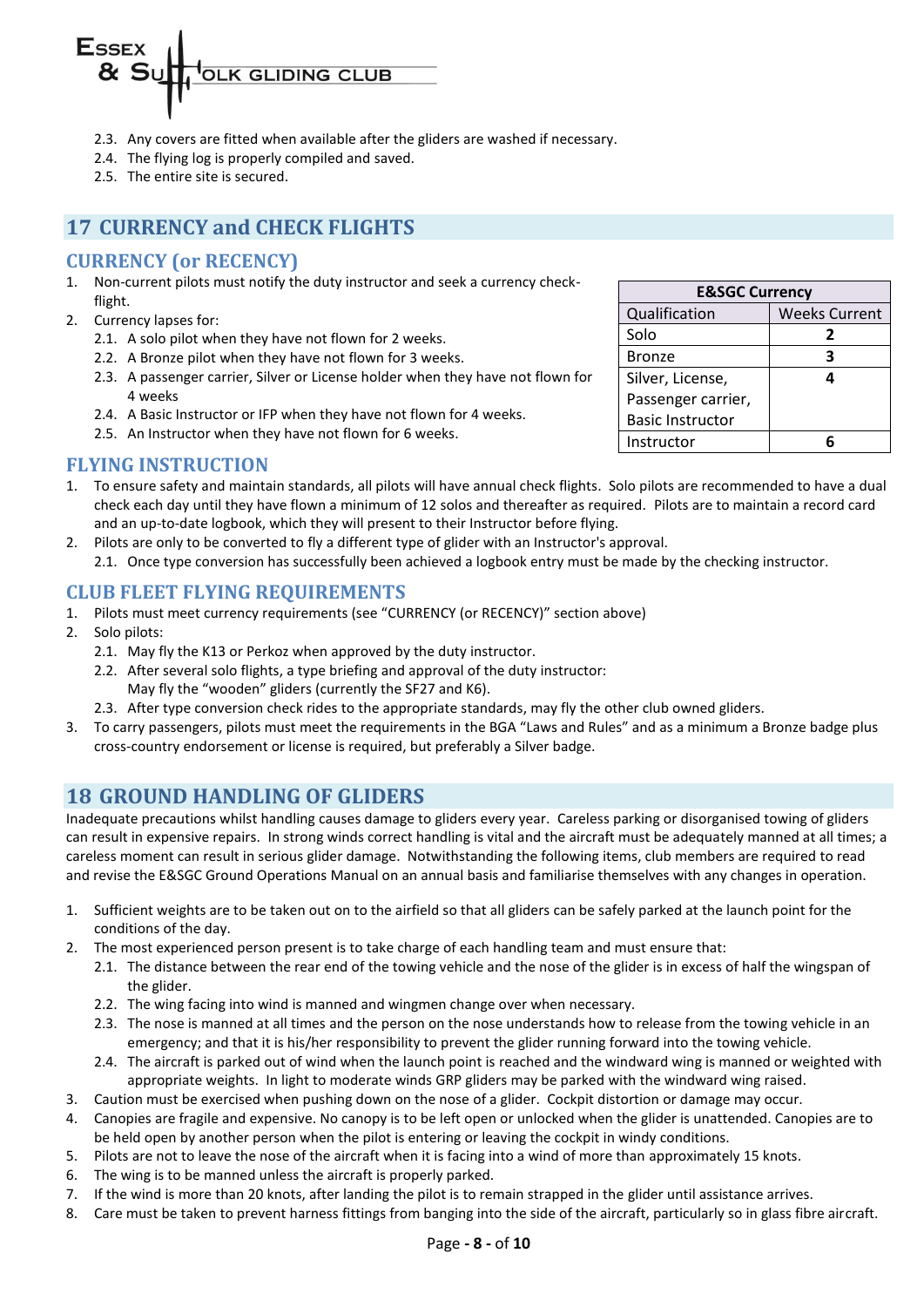#### <span id="page-8-0"></span>**19 RADIO USAGE**

- 1. Where practical, all aircraft operating from E&SCG should be equipped with a serviceable radio capable of transmitting and receiving on channel 129.980. Aircraft at E&SGC will make a downwind "blind" radio call if possible and safe to do so.
- 2. The call will conform to CAA standards (as defined in CAP 413: Radiotelephony Manual) and will contain the destination station, the aircraft call sign, the words "Downwind" or "Late Downwind", "Left hand" or "Right hand" and the runway designation such as "09" or "27".
- 3. The call should be made when starting the downwind leg. If it cannot be made at the start, make the call later as "Late downwind". If for any reason you cannot make the radio call, fly the circuit pattern as normal in a safe manner.

#### <span id="page-8-1"></span>**20 OVERDUE ACTION**

<span id="page-8-2"></span>1. Overdue action is to be taken on a glider at twilight or if there is good cause to believe that the aircraft is missing.

### **21 CAMERAS**

- 1. Cameras may not be carried in club-owned aircraft unless they are firmly fixed to the aircraft structure (by clamps, bolts or screws etc.). Suction-cup mounts are not sufficient.
- 2. Any camera and mount on a club-owned aircraft must not interfere with normal airflow around the aircraft, use of controls, or obstruct visibility.
- <span id="page-8-3"></span>3. Any installation must be approved, and the D.I. book endorsed, by the Technical Officer or a BGA inspector.

### **22 SAFETY HARNESSES / DYNAFOAM CUSHIONS**

- 1. Each seat in every club glider is fitted with a serviceable safety harness. This harness is to be correctly adjusted and fastened and must remain fastened during flight.
- 2. Each seat is fitted with an energy-absorbent seat cushion and pilots should ensure that these are in position before flying. No other types of seat cushion are permitted for use in club gliders.

### <span id="page-8-4"></span>**23 PARACHUTES**

- 1. Parachutes are provided for all club gliders and are to be worn in all single seat gliders at all times and in all dual seat gliders wherever possible.
- 2. Parachutes are emergency equipment and are to be treated as such. They are to be examined each day before use and care is to be taken in their handling to prevent damage or contamination of any kind. Pilots are to ensure that their flying clothing and hands are clean before handling them.
- 3. Parachutes should not be used as wing tip weights.
- 4. If a parachute is damaged or contaminated the Duty Instructor is to be informed.
- 5. If parachutes are removed from a glider they must be stored in the launch point vehicle on the shelf provided for the storage of parachutes and seatback cushions only.
- 6. Any form of negligence in the handling of parachutes will result in any costs being borne by that negligent party.
- <span id="page-8-5"></span>7. Parachutes are NEVER to be placed on the ground.

### **24 FIRE AND SAFETY PRECAUTIONS**

- 1. The flying safety equipment is to be available on the airfield at all times when flying is taking place. It must be located at the launch point or in a serviceable vehicle nearby.
- <span id="page-8-6"></span>2. Winch safety items will be located with the winches.

# **25 MOTOR GLIDERS**

#### <span id="page-8-7"></span>**ALL CLUB MEMBERS**

- 1. All Club members should be aware that aircraft ignition systems are designed to fail "live" and that the impulse mechanism within the magneto can cause the engine to fire with the slightest propeller rotation. These facts mean that it should be assumed that the engine might run at any time and so standing in front of the aircraft or even worse, within the arc of the propeller, is a very bad place to be. Do not handle the propeller when moving a motor-glider.
- 2. Prior to engine start, the pilot calls "Clear Prop'" or similar. Anyone hearing this should be aware of the imminent engine start and the possibility that the motor-glider might move unexpectedly.